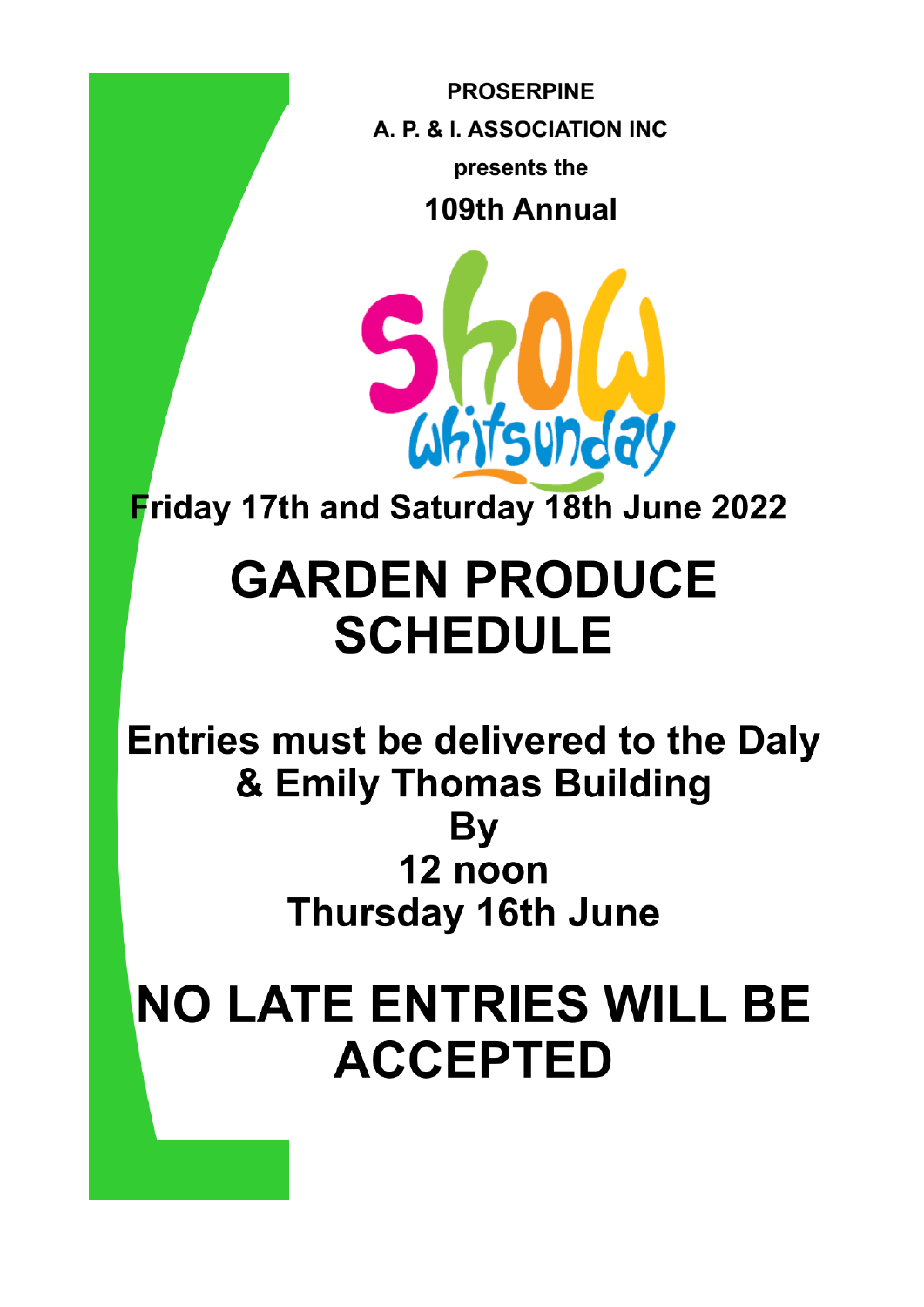# **COVID SAFE REQUIREMENTS PLEASE READ CAREFULLY**

## **If you have any questions, please contact Sue on 0458451126 or email reception@showwhitsunday.com.au**

• **All exhibitors and travelling companions must purchase exhibitor entry tickets online if you are not a member of the Proserpine Agricultural, Pastoral & Industrial Assoc. Inc.**

**They can be purchased at , or purchased from the show office before close of business MONDAY 13th June 2022. A list of opening times for the show office is below.**

**\* All exhibitors must QR Code in at the entrance to the showgrounds.**

- **If you are staying at the grounds for more than one day, you must QR Code in each day. (QR Codes will be set up around the showgrounds for your convenience)**
- **All exhibitors and travelling companions must maintain a 1.5 metre distance from other persons at all times. If you cannot do so, please wear a mask.**
- **Hand Sanitiser will be available at the entrance to the Daly & Emily Thomas building and around the grounds.**
- **Camping fees must be paid and a camping permit must be displayed n your vehicle at all times.**
- **Exhibitors, show officials and approved persons ONLY will be allowed to stay at the showgrounds from Thursday 16th June to Sunday 19th June. There will be no camping available for travellers.**

**The committee of the Proserpine A P & I Assoc has done an incredible amount of work and gone to a great deal of extra effort and expense to run a safe and successful show in 2022, and we thank you for your co-operation.**

**SHOW OFFICE OPENING HOURS - 9am to 5pm Monday 6th June Wednesday 8th June Friday 10th June Monday 13th June Tuesday 14th June Wednesday 15th June Thursday 16th June**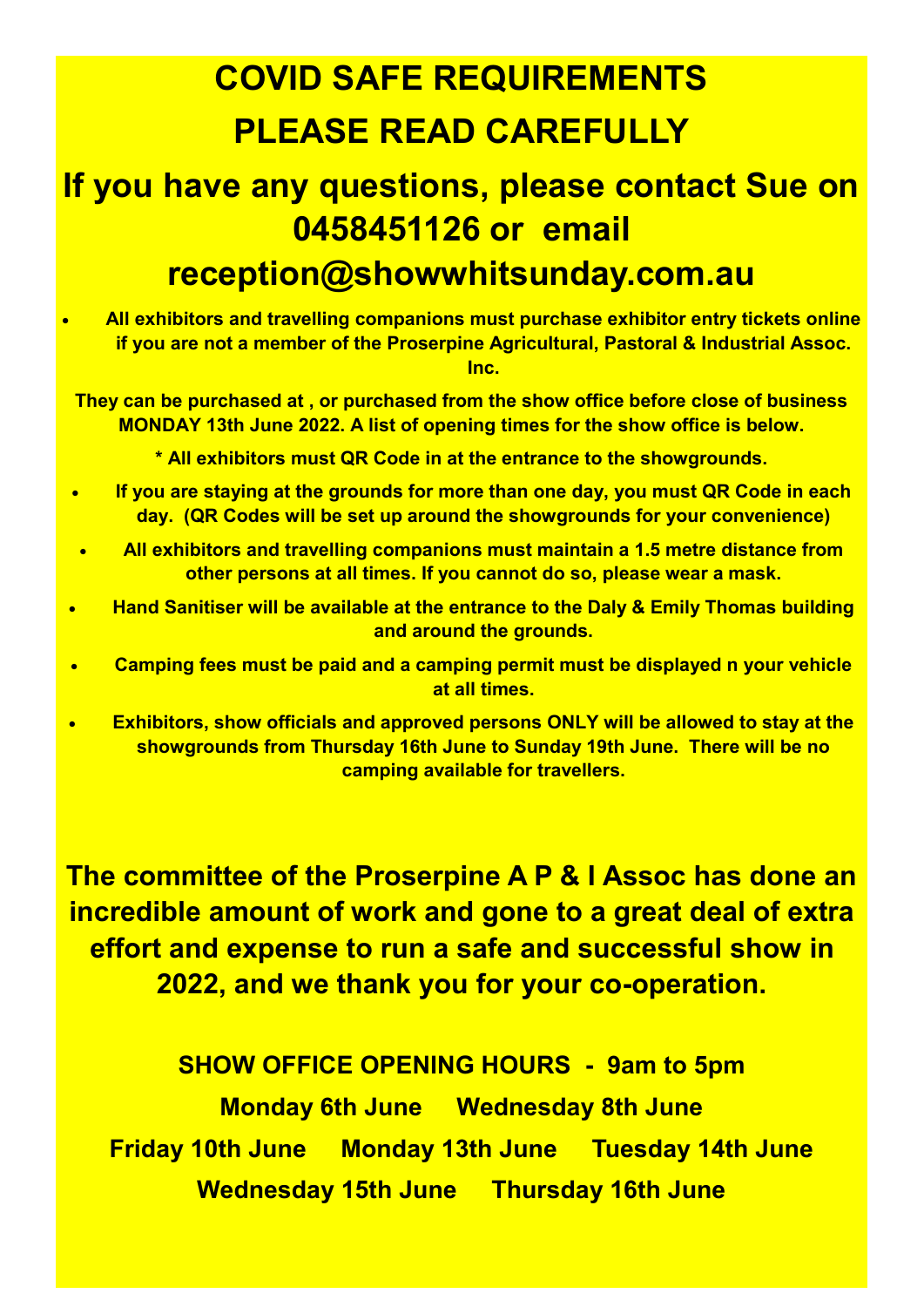### **ENTRIES CLOSE FOR FARM, GARDEN PRODUCE & FRUIT OPEN SECTION BY THURSDAY 16TH JUNE 2022 BEFORE 12.00 NOON**

**Exhibits to be lodged at the Daly & Emily Thomas Pavilion, Proserpine Showgrounds**

**OPEN SECTION (VEGETABLES) - CLASSES 1 TO 23 ENTRY FEE: \$2.00 PER CLASS MAXIMUM FEES FOR THIS SECTION: \$12.00**

**PRIZES: FIRST - \$7.00 SECOND - \$3.00**

**Please note: Second prize will only be awarded when there are 3 or more entries in a class**

**Due to health regulations associated with our COVID-19 Plan, any CUT fresh food will be disposed of after the show, and CAN NOT be collected by the exhibitor**

**PLEASE NOTE: The judge reserves the right to award no prize listed if the quality and/or quantity of the exhibit is** 

**inadequate**

#### **VEGETABLES**

| 1.  | Cabbage                                | (1)                                                                                     |  |  |  |  |
|-----|----------------------------------------|-----------------------------------------------------------------------------------------|--|--|--|--|
| 2.  | <b>Beetroot</b>                        | (3)                                                                                     |  |  |  |  |
| 3.  | <b>Pumpkin</b>                         | (1)                                                                                     |  |  |  |  |
| 4.  | <b>Carrots</b>                         | (Bunch of 5)                                                                            |  |  |  |  |
| 5.  | <b>Sweet Corn</b>                      | $(3 \ncobs)$                                                                            |  |  |  |  |
| 6.  | <b>Head of Lettuce</b>                 | (Large Type) (1)                                                                        |  |  |  |  |
| 7.  | <b>Head of Lettuce</b>                 | (Miniature Type)(1)                                                                     |  |  |  |  |
| 8.  | Zucchini or Squash (3)                 |                                                                                         |  |  |  |  |
| 9.  | <b>Capsicums</b>                       | (2)                                                                                     |  |  |  |  |
| 10. | <b>Parsley</b>                         | (2 clusters)                                                                            |  |  |  |  |
| 11. | <b>Spinach</b>                         | $(1$ bunch)                                                                             |  |  |  |  |
|     | 12. Cucumbers                          | (2)                                                                                     |  |  |  |  |
|     | 13. Beans any variety (500 grams)      |                                                                                         |  |  |  |  |
|     | 14. Plate of Peas                      | $(500 \text{ grams})$                                                                   |  |  |  |  |
|     | 15. Bunch of Shallots (1)              |                                                                                         |  |  |  |  |
|     | 16. Potatoes - any variety (2 kg)      |                                                                                         |  |  |  |  |
|     | 17. Sweet Potatoes                     | (3)                                                                                     |  |  |  |  |
|     | 18. Choko                              | (3)                                                                                     |  |  |  |  |
|     | 19. Eggplant                           | (1)                                                                                     |  |  |  |  |
|     | 20. Avocadoes                          | (3)                                                                                     |  |  |  |  |
|     |                                        | 21. Collection of herbs (1 Bunch - Not less than 3 varieties)                           |  |  |  |  |
|     | 22. Any other vegetables               |                                                                                         |  |  |  |  |
|     | 23.<br><b>Collection of Vegetables</b> |                                                                                         |  |  |  |  |
|     |                                        | (Must include 4 different types of vegetables with at least 2 of each                   |  |  |  |  |
|     | type)                                  |                                                                                         |  |  |  |  |
|     |                                        | Entry fees are inclusive of GST                                                         |  |  |  |  |
|     |                                        | PLEASE NOTE: Where a donation of a prize is made to the Association, this may           |  |  |  |  |
|     |                                        | replace the advertised prize money in chosen classes                                    |  |  |  |  |
|     |                                        | <b>Farm Garden Produce and Fruit Conditions of Entry</b>                                |  |  |  |  |
|     |                                        |                                                                                         |  |  |  |  |
|     |                                        | * All exhibits must be grown by the exhibitor                                           |  |  |  |  |
|     |                                        | * No commercially grown product will be accepted                                        |  |  |  |  |
|     |                                        | * The judge's decision is final                                                         |  |  |  |  |
|     |                                        | * The judge and/or steward retains the right to alter the class of an exhibit if it is, |  |  |  |  |
|     |                                        | in their opinion, entered incorrectly                                                   |  |  |  |  |
|     |                                        | <b>SASH AWARDED FOR</b>                                                                 |  |  |  |  |

**CHAMPION VEGETABLE OF THE SHOW**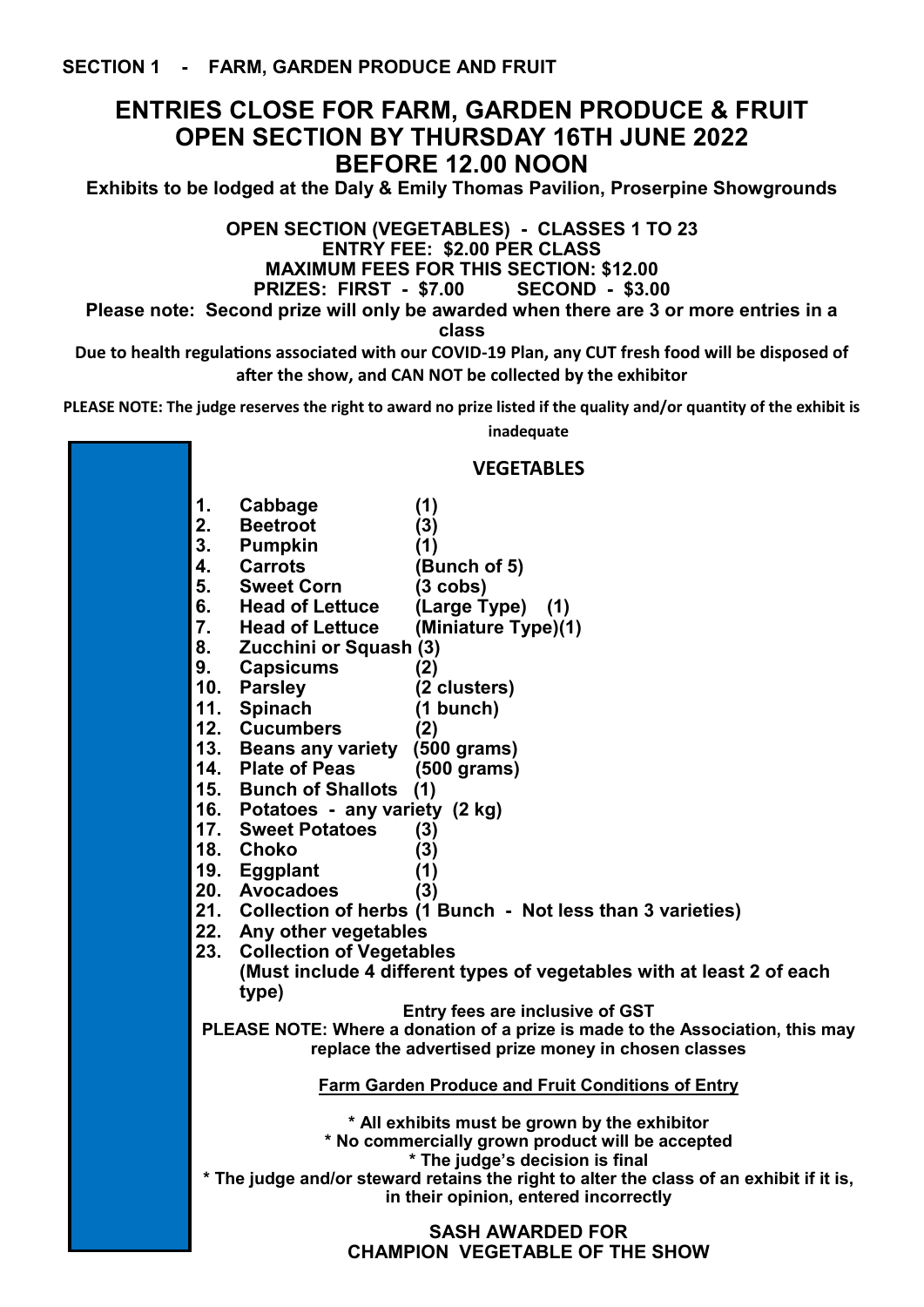## **ENTRIES CLOSE FOR FARM, GARDEN PRODUCE & FRUIT OPEN SECTION BY THURSDAY 16TH JUNE 2022 BEFORE 12.00 NOON**

**Exhibits to be lodged at the Daly & Emily Thomas Pavilion, Proserpine Showgrounds**

#### **OPEN SECTION (FRUIT) - CLASSES 24 to 37 ENTRY FEE: \$2.00 PER CLASS MAXIMUM FEES FOR THIS SECTION: \$12.00 PRIZES: FIRST - \$7.00 SECOND - \$3.00 Please note: Second prize will only be awarded when there are 3 or more entries in a class**

**Due to health regulations associated with our COVID-19 Plan, any CUT fresh food will be disposed of after the show, and CAN NOT be collected by the exhibitor**

| <b>FRUIT</b>                                                                                                                                                                                                                                                                                                                     |                                                                                                                                                                                                |  |  |  |
|----------------------------------------------------------------------------------------------------------------------------------------------------------------------------------------------------------------------------------------------------------------------------------------------------------------------------------|------------------------------------------------------------------------------------------------------------------------------------------------------------------------------------------------|--|--|--|
| 24.<br><b>Hand of Bananas</b><br>25. Pawpaw<br>26. Navel Oranges<br>27. Oranges<br>28. Mandarins<br>29. Lemons<br>30. Bush Lemons<br>31. Grapefruit<br>32. Lemonades<br>33. Passionfruit<br>34. Tomatoes<br>35. Rare Fruit<br>(Name of fruit to be marked on it)<br>36. Any other fruit not mentioned<br>37. Collection of fruit | (Any type)<br>(1)<br>(3)<br>(Any variety) (3)<br>(3)<br>$(Any type)$ $(3)$<br>(3)<br>(3)<br>(3)<br>(3)<br>(3)<br>(3)<br>(Must include 4 different types of fruit with at least 2 of each type) |  |  |  |
| Entry fees are inclusive of GST<br>PLEASE NOTE: Where a donation of a prize is made to the Association, this may<br>replace the advertised prize money in chosen classes                                                                                                                                                         |                                                                                                                                                                                                |  |  |  |
| Farm Garden Produce and Fruit Conditions of Entry                                                                                                                                                                                                                                                                                |                                                                                                                                                                                                |  |  |  |
| * All exhibits must be grown by the exhibitor<br>* No commercially grown product will be accepted<br>* The judge's decision is final<br>* The judge and/or steward retains the right to alter the class of an exhibit if it is,<br>in their opinion, entered incorrectly                                                         |                                                                                                                                                                                                |  |  |  |
| <b>SASH AWARDED FOR</b><br><b>CHAMPION FRUIT OF THE SHOW</b>                                                                                                                                                                                                                                                                     |                                                                                                                                                                                                |  |  |  |
| 38.<br><b>Bottle of Honey</b>                                                                                                                                                                                                                                                                                                    |                                                                                                                                                                                                |  |  |  |
|                                                                                                                                                                                                                                                                                                                                  |                                                                                                                                                                                                |  |  |  |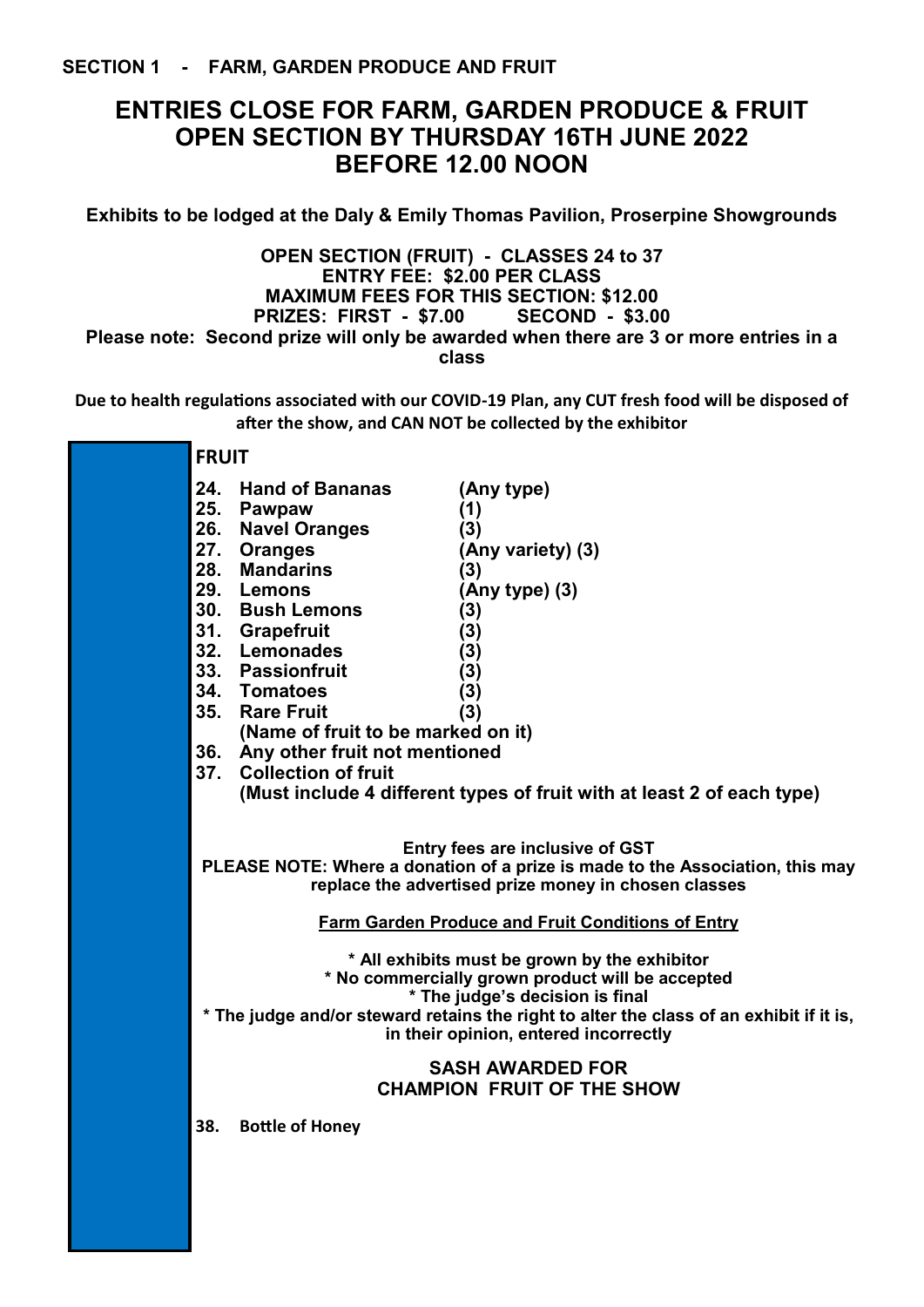## **ENTRIES CLOSE FOR FARM, GARDEN PRODUCE & FRUIT JUNIOR SECTION BY THURSDAY 16TH JUNE 2022 BEFORE 12.00 NOON**

**Exhibits to be lodged at the Daly & Emily Thomas Pavilion, Proserpine Showgrounds**

#### **JUNIOR SECTION - CLASSES 38 & 39**

**ENTRY FEE: - \$1.00 inc GST MAXIMUM FEES FOR THIS SECTION: \$6.00 PRIZES: FIRST - \$5.00 SECOND - \$3.00**

**Please note: Second prize will only be awarded when there are 3 or more entries in a class**

**Due to health regulations associated with our COVID-19 Plan, any CUT fresh food will be disposed of after the show, and CAN NOT be collected by the exhibitor**